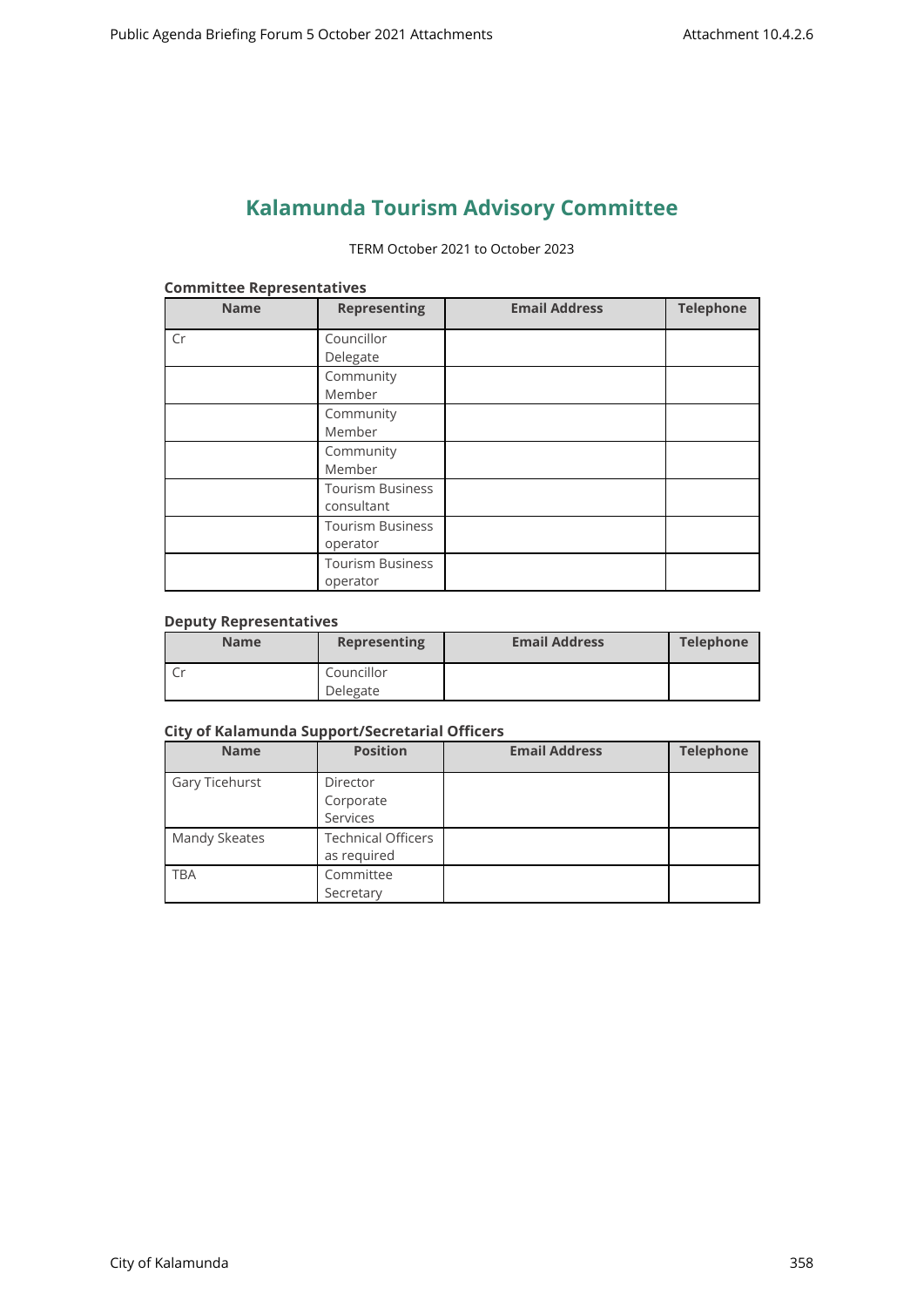## **KALAMUNDA TOURISM ADVISORY COMMITTEE**

Terms of Reference October 2021

## **1. Name**

The name of the Committee shall be the *Kalamunda Tourism Advisory Committee (KTAC).*

## **2. Purpose**

To provide Council with support to establish the City of Kalamunda as a tourism destination with a sustainable and vibrant future.

## **3. Objectives**

- a. Assist the City in its development of strategies, actions and plans to contribute to establishing the City as a major tourist destination.
- b. Assist the City to foster strong relationships with tourism stakeholders, including peak bodies and government agencies.
- c. Provide advice on current initiatives, opportunities or gaps in the promotion of tourism.
- d. Upon request by the City, to undertake specific investigations, reviews of items related to:
- i. Guiding the implementation of the Tourism Development Strategy
- e. Provide advice that leverages community expectations in promoting the strengths and opportunities in Tourism.
- f. Provides a forum for sharing information relating to tourism opportunities within the City.
- g. Provide advice and give consideration of how tourism can be integrated and aligned in other key informing City Strategies and Plans.
- h. Act as Champions within the Community for City initiatives in the Tourism area.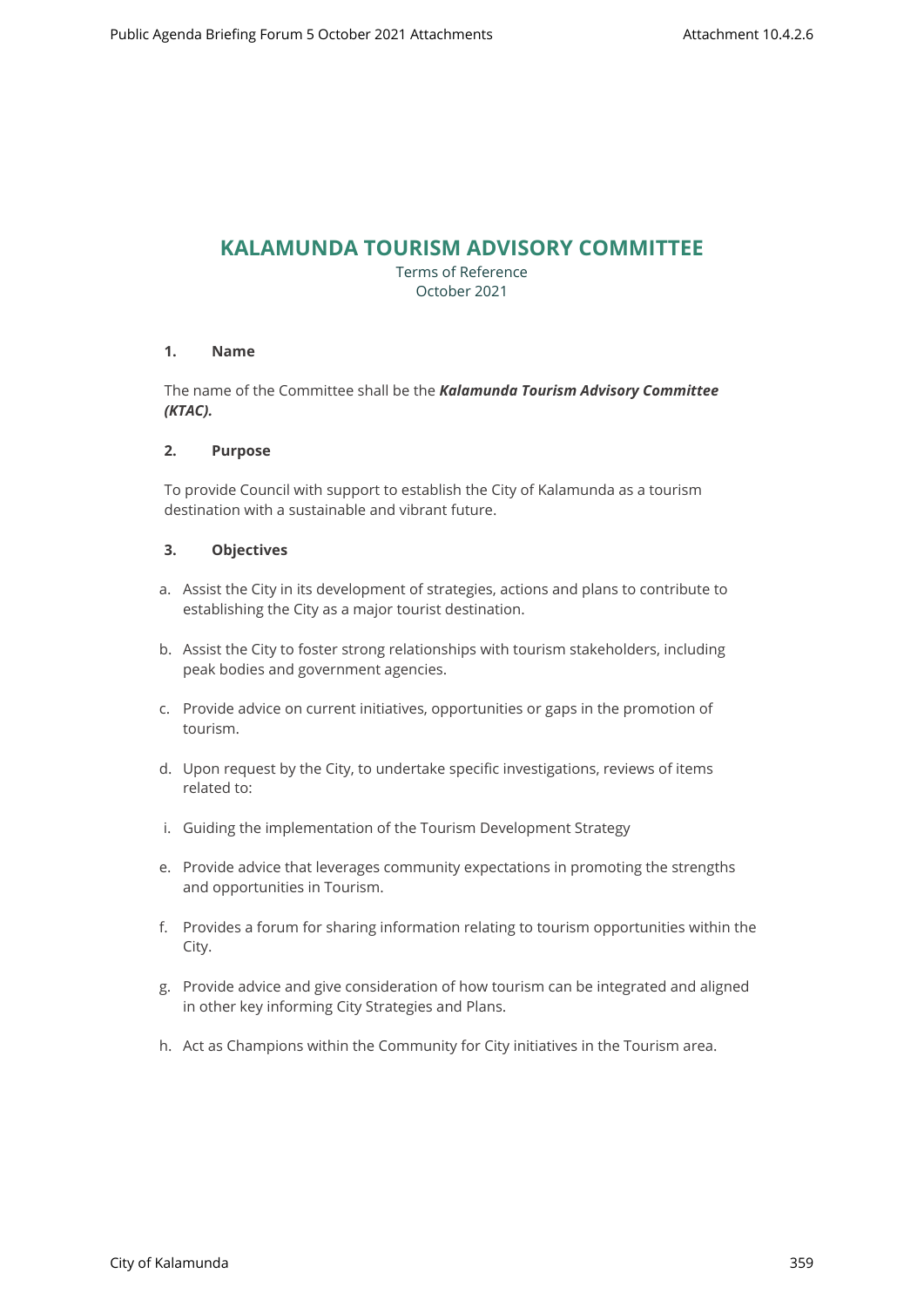## **4. Council's Strategic Alignment**

*Kalamunda Advancing Strategic Community Plan to 2031*

OBJECTIVE 1.3 - To support the active participation of local communities.

## **5. Membership**

#### **a) Qualification to be a Member**

Members must be able to demonstrate skills, knowledge and experience and a strong interest in tourism development.

#### **b) No. of Members**

The committee shall consist of up to 8 members comprising:

- i. OneElected Member.
- ii. Three tourism operators from within the City of Kalamunda.
- iii. Three community members with experience within the tourism field

An invitation to a Local State Member of Parliament with a strong interest in tourism will be extended. This is a non-voting position.

## **c) Deputy Members**

Each committee shall have an appointed Deputy Councillors who is to attend meetings in the absence of the appointed Councillor.

## **d) Term of Appointment**

Appointment is for up to two years and members are eligible for re- appointment following the Council Ordinary Election.

#### **e) Observers**

A request to attend a meeting as an observer will be approved at the discretion of the Presiding Member and the CEO.

Requests to attend as an observer should be provided to the CEO no less than two full working days prior to the meeting.

Observers:

- i. will not participate in the business of the committee.
- ii. will not be present when items of confidentiality are presented or discussed by the committee.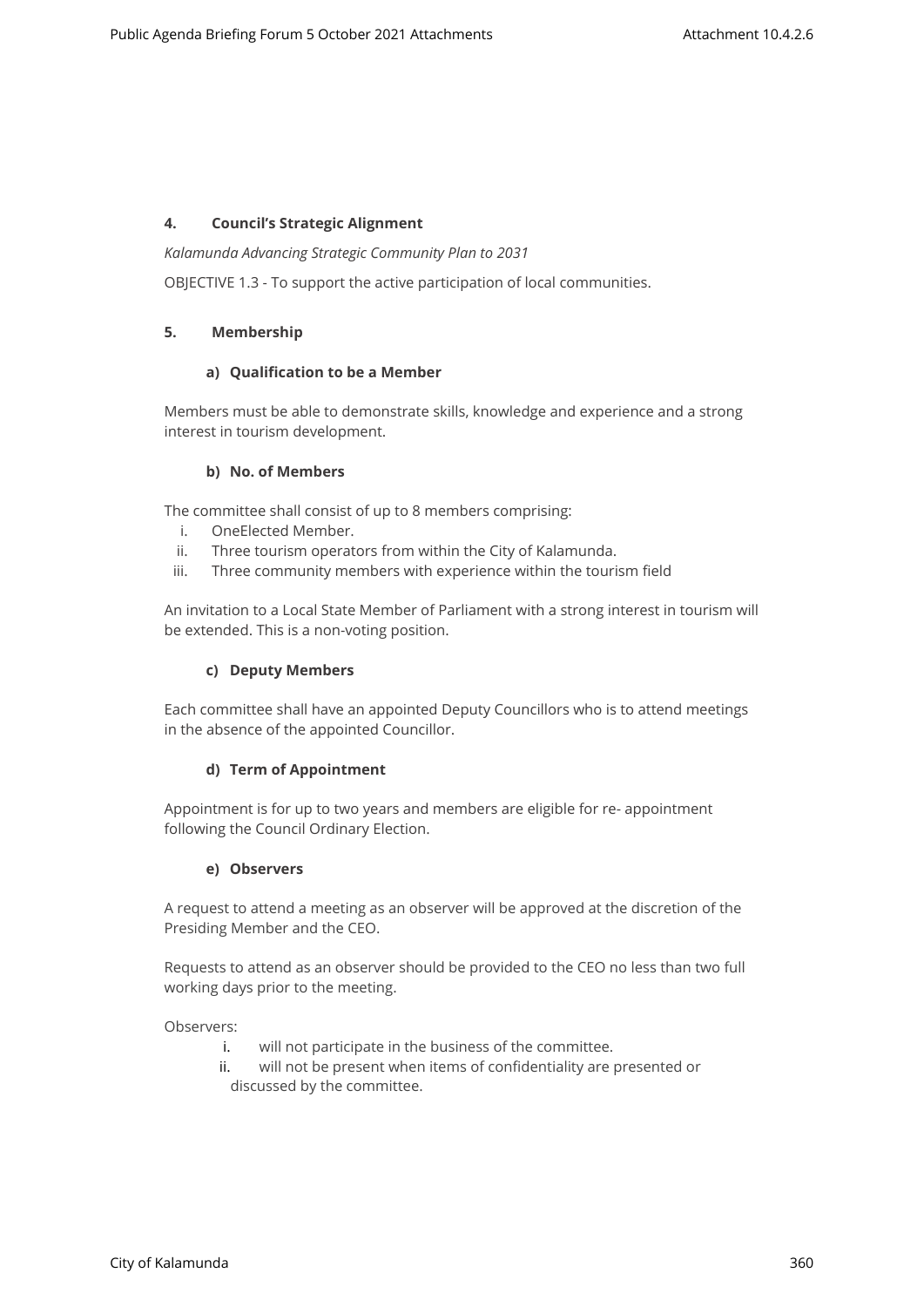## **f) Resignation or Termination of Membership**

- i. Membership will be reviewed should a member miss three consecutive meetings without approved leave of absence and the Committee may choose to recommend to Council that the member is removed.
- ii. A committee member may resign from membership of the committee by giving the Chief Executive Officer or the committee's presiding member written notice of the resignation.

#### **6. Election of Presiding Member and Deputy Presiding Member**

a. The election of the Presiding Member and Deputy Presiding Member will be conducting in accordance with the provisions of the *Local Government Act 1995.*

#### **7. Meetings**

#### **a) Conduct of Meetings**

All meetings will be conducted in accordance with the provisions of the *Local Government Act 1995* and the City's Standing Orders Local Law and the City of Kalamunda Code of Conduct.

## **b) Inductions**

All Members will be required to attend an induction which will be held prior to the first meeting of the committee following a Council election.

## **c) Schedule of Ordinary Meetings**

The Committee shall meet at least quarterly. Meetings should be held on a regular date and time to be determined by the Committee

## **d) Special or Extra Meetings**

A Special or extra meeting can be proposed by: -

- i. A majority decision of the Committee
- ii. The presiding member of the Committee
- iii. By at least 1/3rd of the members of the Committee

A Committee may also choose to form working groups from its membership or to second others with specific skills for undertaking specific tasks required by the Committee in consultation with the City to ensure resources can be made available.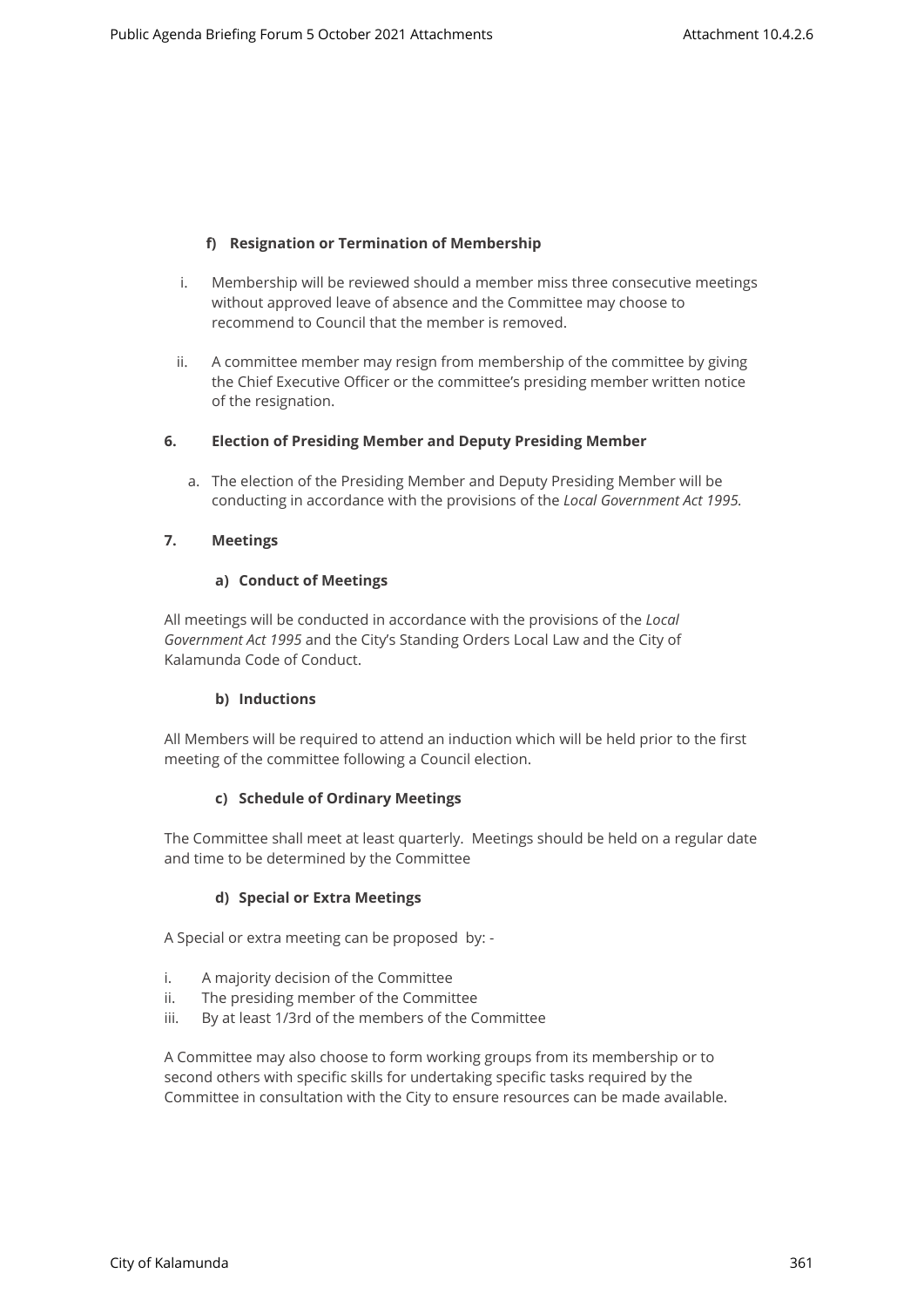## **e) Quorum**

A quorum shall consist of at least one half of the appointed members. If a quorum is not achieved the meeting can progress informally, with minutes prepared in accordance with established processes

## **f) Disclosure of Interest**

All Committee Members are required to disclose any financial, proximity or impartiality interests that they may have in any matter to be discussed at the meeting.

## **g) Voting**

Each appointed member present shall have one (1) vote. In the event of a tied vote, the Presiding Member is to cast a second vote.

City of Kalamunda Officers supporting the Committee do not have voting rights.

The City may appoint additional officers to attend meetings and provide advice or subject matter expertise on topics to be discussed at any meeting. These officers do not have a voting right.

## **h) Agendas and Minutes**

- i. Agendas and Minutes will be administered by the Chief Executive Officer or their delegate.
- ii. City of Kalamunda Officer will be appointed by the CEO as the Secretary to the Committee.
- iii. A call for agenda items and notices of meeting will be distributed electronically by the Secretary 10 working days prior to each meeting. Members are to submit any agenda items within 2 working days.
- iv. A draft Agenda will be sent electronically to the Presiding Member 8 working days prior to committee meeting for sign off.
- v. The City and the Presiding Member may choose to meet to discuss agenda items prior to finalising an agenda.
- vi. Agenda items along with any supporting papers are to be sent to the committee members no later than 5 working days prior to meeting. This allows time for members to consider the item and make an informed decision.
- vii. Late or urgent agenda/business items may be accepted for consideration by the Committee by the Presiding Member.
- viii. If there are no agenda items the City's administration in consultation with the Presiding Member, will advise all members the scheduled meeting is cancelled.
- ix. The City's administration shall prepare draft minutes for all meetings within 10 working days. A copy of the minutes shall be forwarded to Presiding Member for sign off within 10 working days of each meeting.